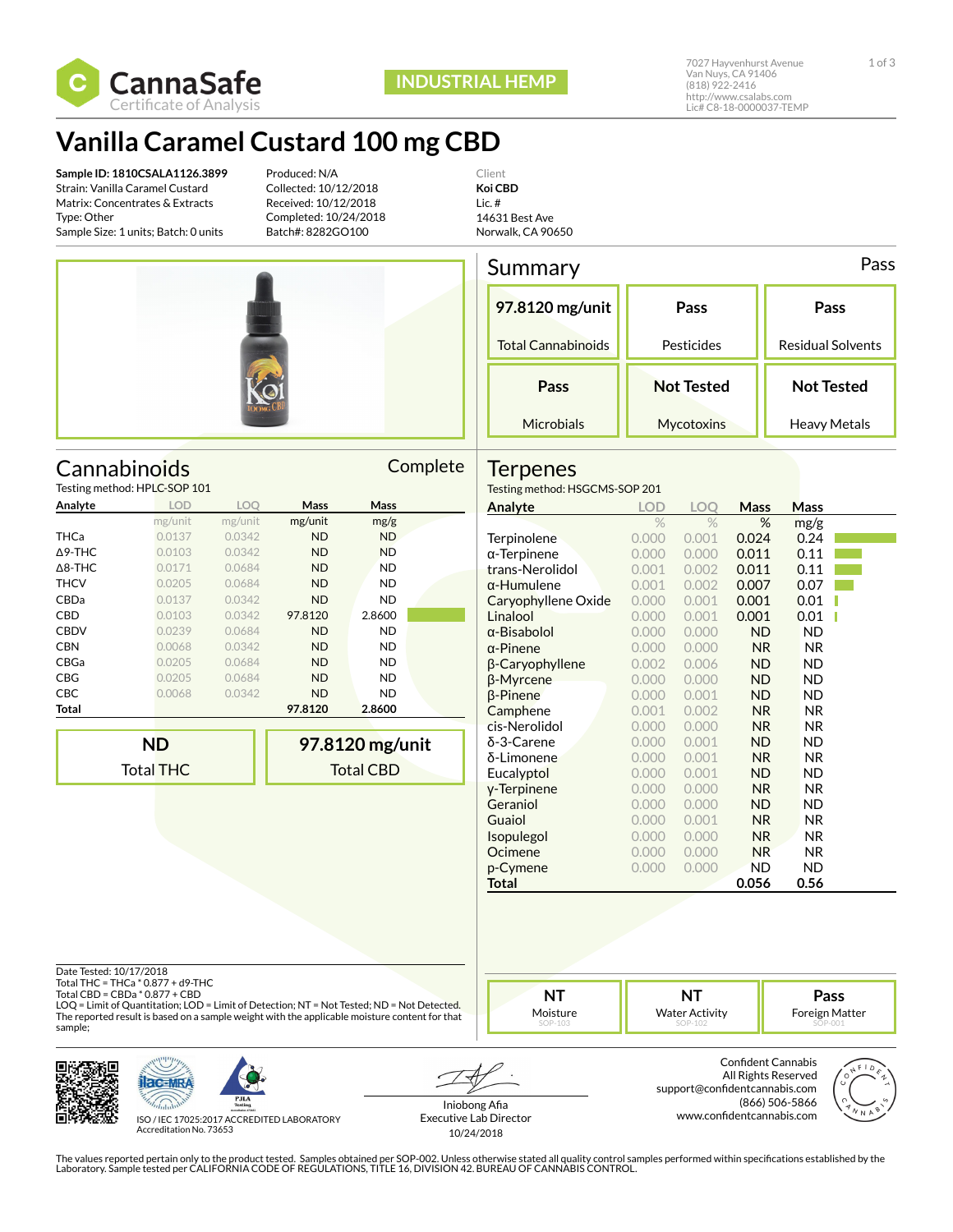

# **Vanilla Caramel Custard 100 mg CBD**

**Sample ID: 1810CSALA1126.3899** Strain: Vanilla Caramel Custard Matrix: Concentrates & Extracts Type: Other Sample Size: 1 units; Batch: 0 units

Produced: N/A Collected: 10/12/2018 Received: 10/12/2018 Completed: 10/24/2018 Batch#: 8282GO100

Client **Koi CBD** Lic. # 14631 Best Ave Norwalk, CA 90650

### Pesticides

Test Method: LCMS & GCMS-SOP 301

| Analyte             | <b>LOD</b> | LOO        | Limit      | Mass       | <b>Status</b> | Analyte                 | LOD        | LOO        | Limit      | Mass      | <b>Status</b> |
|---------------------|------------|------------|------------|------------|---------------|-------------------------|------------|------------|------------|-----------|---------------|
|                     | PPM        | <b>PPM</b> | <b>PPM</b> | <b>PPM</b> |               |                         | <b>PPM</b> | <b>PPM</b> | <b>PPM</b> | PPM       |               |
| Abamectin           | 0.005      | 0.100      | 0.100      | <b>ND</b>  | Pass          | Fludioxonil             | 0.001      | 0.100      | 0.100      | <b>ND</b> | Pass          |
| Acephate            | 0.000      | 0.100      | 0.100      | <b>ND</b>  | Pass          | Hexythiazox             | 0.000      | 0.100      | 0.100      | <b>ND</b> | Pass          |
| Acequinocyl         | 0.000      | 0.100      | 0.100      | <b>ND</b>  | Pass          | Imazalil                | 0.100      | 0.100      | 0.100      | <b>ND</b> | Pass          |
| Acetamiprid         | 0.000      | 0.100      | 0.100      | <b>ND</b>  | Pass          | Imidacloprid            | 0.001      | 0.100      | 5.000      | <b>ND</b> | Pass          |
| Aldicarb            | 0.100      | 0.100      | 0.100      | <b>ND</b>  | Pass          | Kresoxim Methyl         | 0.003      | 0.100      | 0.100      | <b>ND</b> | Pass          |
| Azoxystrobin        | 0.000      | 0.100      | 0.100      | <b>ND</b>  | Pass          | Malathion               | 0.001      | 0.100      | 0.500      | <b>ND</b> | Pass          |
| <b>Bifenazate</b>   | 0.000      | 0.100      | 0.100      | <b>ND</b>  | Pass          | Metalaxyl               | 0.001      | 0.100      | 2.000      | <b>ND</b> | Pass          |
| <b>Bifenthrin</b>   | 0.000      | 0.100      | 3.000      | <b>ND</b>  | Pass          | Methiocarb              | 0.100      | 0.100      | 0.100      | <b>ND</b> | Pass          |
| <b>Boscalid</b>     | 0.001      | 0.100      | 0.100      | <b>ND</b>  | Pass          | Methomyl                | 0.001      | 0.100      | 1.000      | <b>ND</b> | Pass          |
| Captan              | 0.001      | 0.100      | 0.700      | <b>ND</b>  | Pass          | <b>Methyl Parathion</b> | 0.100      | 0.100      | 0.100      | <b>ND</b> | Pass          |
| Carbaryl            | 0.001      | 0.100      | 0.500      | <b>ND</b>  | Pass          | Mevinphos               | 0.100      | 0.100      | 0.100      | <b>ND</b> | Pass          |
| Carbofuran          | 0.100      | 0.100      | 0.100      | <b>ND</b>  | Pass          | Myclobutanil            | 0.004      | 0.100      | 0.100      | <b>ND</b> | Pass          |
| Chlorantraniliprole | 0.001      | 0.100      | 10.000     | <b>ND</b>  | Pass          | Naled                   | 0.004      | 0.100      | 0.100      | <b>ND</b> | Pass          |
| Chlordane           | 0.100      | 0.100      | 0.100      | <b>ND</b>  | Pass          | Oxamyl                  | 0.000      | 0.100      | 0.500      | <b>ND</b> | Pass          |
| Chlorfenapyr        | 0.100      | 0.100      | 0.100      | <b>ND</b>  | Pass          | Paclobutrazol           | 0.100      | 0.100      | 0.100      | <b>ND</b> | Pass          |
| Chlorpyrifos        | 0.100      | 0.100      | 0.100      | <b>ND</b>  | Pass          | Pentachloronitrobenzene | 0.000      | 0.100      | 0.100      | <b>ND</b> | Pass          |
| Clofentezine        | 0.001      | 0.100      | 0.100      | <b>ND</b>  | Pass          | Permethrin              | 0.001      | 0.100      | 0.500      | <b>ND</b> | Pass          |
| Coumaphos           | 0.100      | 0.100      | 0.100      | <b>ND</b>  | Pass          | Phosmet                 | 0.000      | 0.100      | 0.100      | <b>ND</b> | Pass          |
| Cyfluthrin          | 0.001      | 0.100      | 2.000      | <b>ND</b>  | Pass          | Piperonyl Butoxide      | 0.001      | 0.100      | 3.000      | <b>ND</b> | Pass          |
| Cypermethrin        | 0.000      | 0.100      | 1.000      | <b>ND</b>  | Pass          | Prallethrin             | 0.000      | 0.100      | 0.100      | <b>ND</b> | Pass          |
| Daminozide          | 0.100      | 0.100      | 0.100      | <b>ND</b>  | Pass          | Propiconazole           | 0.000      | 0.100      | 0.100      | <b>ND</b> | Pass          |
| <b>DDVP</b>         | 0.100      | 0.100      | 0.100      | <b>ND</b>  | Pass          | Propoxur                | 0.100      | 0.100      | 0.100      | <b>ND</b> | Pass          |
| Diazinon            | 0.001      | 0.100      | 0.100      | <b>ND</b>  | Pass          | Pyrethrins              | 0.000      | 0.100      | 0.500      | <b>ND</b> | Pass          |
| Dimethoate          | 0.100      | 0.100      | 0.100      | <b>ND</b>  | Pass          | Pyridaben               | 0.001      | 0.100      | 0.100      | <b>ND</b> | Pass          |
| Dimethomorph        | 0.001      | 0.100      | 2.000      | <b>ND</b>  | Pass          | Spinetoram              | 0.001      | 0.100      | 0.100      | <b>ND</b> | Pass          |
| Ethoprophos         | 0.100      | 0.100      | 0.100      | <b>ND</b>  | Pass          | Spinosad                | 0.000      | 0.100      | 0.100      | <b>ND</b> | Pass          |
| Etofenprox          | 0.100      | 0.100      | 0.100      | <b>ND</b>  | Pass          | Spiromesifen            | 0.001      | 0.100      | 0.100      | <b>ND</b> | Pass          |
| Etoxazole           | 0.010      | 0.100      | 0.100      | <b>ND</b>  | Pass          | Spirotetramat           | 0.000      | 0.100      | 0.100      | <b>ND</b> | Pass          |
| Fenhexamid          | 0.001      | 0.100      | 0.100      | <b>ND</b>  | Pass          | Spiroxamine             | 0.100      | 0.100      | 0.100      | <b>ND</b> | Pass          |
| Fenoxycarb          | 0.100      | 0.100      | 0.100      | <b>ND</b>  | Pass          | Tebuconazole            | 0.002      | 0.100      | 0.100      | <b>ND</b> | Pass          |
| Fenpyroximate       | 0.001      | 0.100      | 0.100      | <b>ND</b>  | Pass          | Thiacloprid             | 0.100      | 0.100      | 0.100      | <b>ND</b> | Pass          |
| Fipronil            | 0.100      | 0.100      | 0.100      | <b>ND</b>  | Pass          | Thiamethoxam            | 0.000      | 0.100      | 5.000      | <b>ND</b> | Pass          |
| Flonicamid          | 0.001      | 0.100      | 0.100      | <b>ND</b>  | Pass          | Trifloxystrobin         | 0.001      | 0.100      | 0.100      | <b>ND</b> | Pass          |

#### Date Tested: 10/18/2018 LOQ = Limit of Quantitation; LOD = Limit of Detection; NT = Not Tested; ND = Not Detected.





ISO / IEC 17025:2017 ACCREDITED LABORATORY Accreditation No. 73653

Iniobong Afia Executive Lab Director 10/24/2018

Confident Cannabis All Rights Reserved support@confidentcannabis.com (866) 506-5866 www.confidentcannabis.com



http://www.csalabs.com Lic# C8-18-0000037-TEMP

The values reported pertain only to the product tested. Samples obtained per SOP-002. Unless otherwise stated all quality control samples performed within specifications established by the<br>Laboratory. Sample tested per CAL

Pass